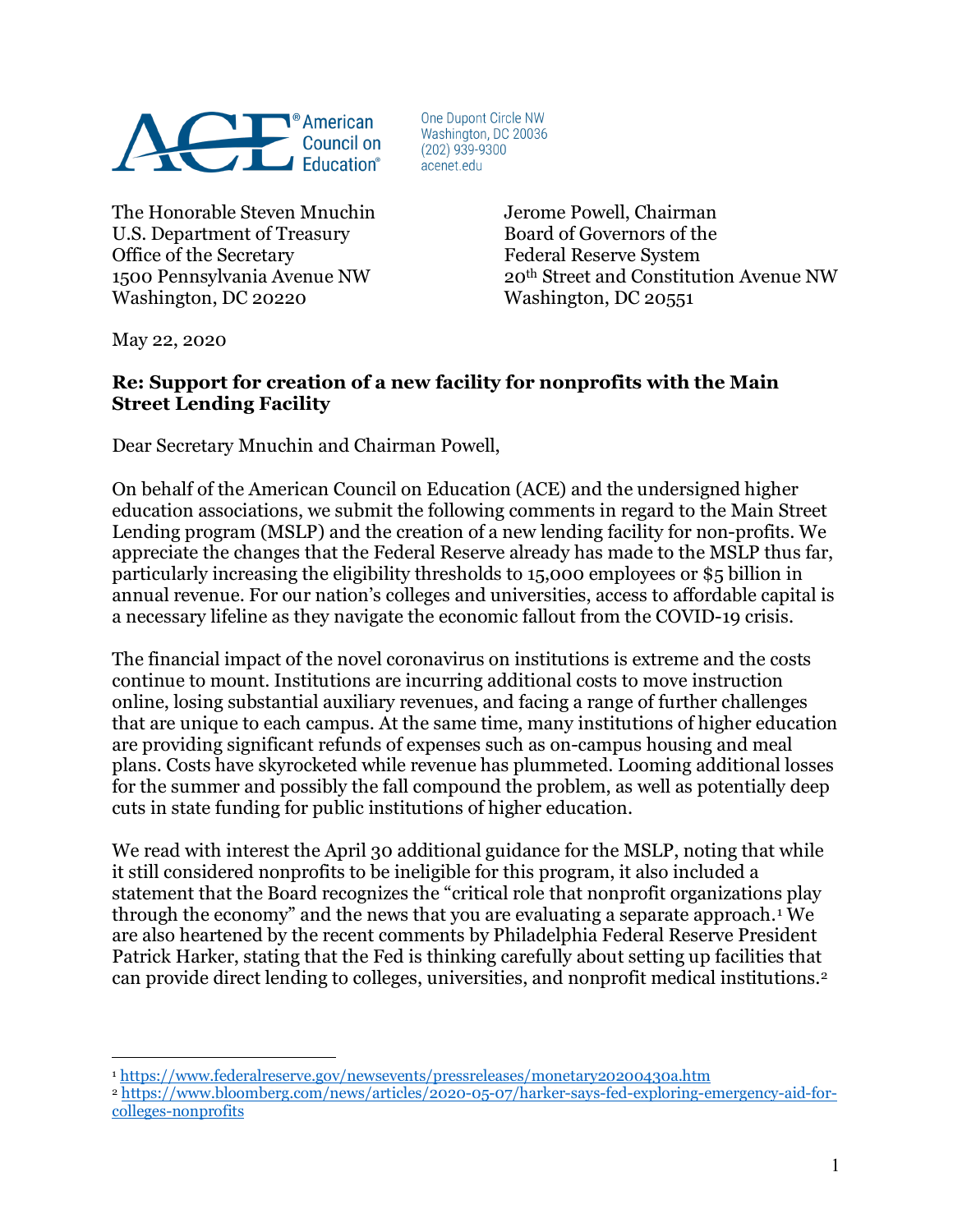America's colleges and universities have a major direct (and indirect) impact on their local, state, and regional economies. Universities are often one of the, if not the, largest employer for an area. Individual students, staff, and faculty also have a direct impact on local and regional economies via spending on housing, shopping, food services, construction, and local small businesses. This outsized economic impact is seen across all sectors of higher education. Below are some examples:

- In 2013, [Wake Forest University,](https://news.wfu.edu/2015/02/18/wake-forest-universitys-3-3-billion-economic-value-to-region-measured/) a private nonprofit four-year institution in North Carolina, had an economic impact of \$3.3 billion on its regional economy. In construction alone, the university was scheduled to spend \$625 million from 2016 through 2026.
- In 2018, a study at the [University of Georgia,](https://news.uga.edu/5-7-billion-ugas-economic-impact-grows/) a public four-year institution in Georgia, showed that through the institution's teaching, research, and service, it generated \$5.7 billion across the state.
- In 2019, the [University of Michigan,](https://impact.govrel.umich.edu/map/university-of-michigan-economic-impact-fy-2017/) a public four-year institution in Michigan, had 52,730 employees in Michigan and estimated that the total earnings and benefits that the university is responsible for totaled over \$5 billion.
- In 2017, a report from [Salem Community College](https://www.salemcc.edu/about-scc/economic-impact) (SCC), a public two-year year institution in New Jersey, estimated that their students added \$37.9 million in income to the Salem County economy, approximately equal to 1.0 percent of the county's total gross regional product. SCC's impact supported 552 jobs in Fiscal Year 2016-17. For perspective, this means that one out of every 51 jobs in Salem County is supported by the activities of SCC and its students.
- In 2017, Clark Atlanta [University,](https://secure.uncf.org/page/-/pdfs/Private%20HBCUs%20Finals%20PDFs%202/HBCU_FactSht_ClarkAtlantaUniv_5-17D.pdf) a private nonprofit four-year Historically Black College and University (HBCU) in Atlanta, Georgia, had a total economic impact of \$204 million on its local and regional economy, including generating 1,708 jobs with an expected total life-time earnings of \$1.9 billion for their 2014 graduates.

Many of our colleges and universities are seeking low-cost, bridge loans to help address the financial impact of the COVID-19 crisis and are interested in accessing the credit and loans created by the CARES Act and made available through the Federal Reserve. As you seek to craft a solution to support nonprofits, specifically institutions of higher education, we would like to offer the following comments:

• The eligibility criteria for nonprofits should make explicit that both public and private nonprofit institutions are eligible for these loans. Because of how public institutions of higher education are organized, some may not have separate 501  $(c)(3)$  status, but rather are organized as an entity of the state. We recommend that the guidance on eligibility include the definition of institutions of higher education as defined by Sec. 101 (a) of the Higher Education Act of 1965 (20 U.S.C. 1001(a)). Public institutions of higher education would also benefit from being eligible to directly participate in the Municipal Liquidity Facility, created to help state and local governments manage cash flow pressures.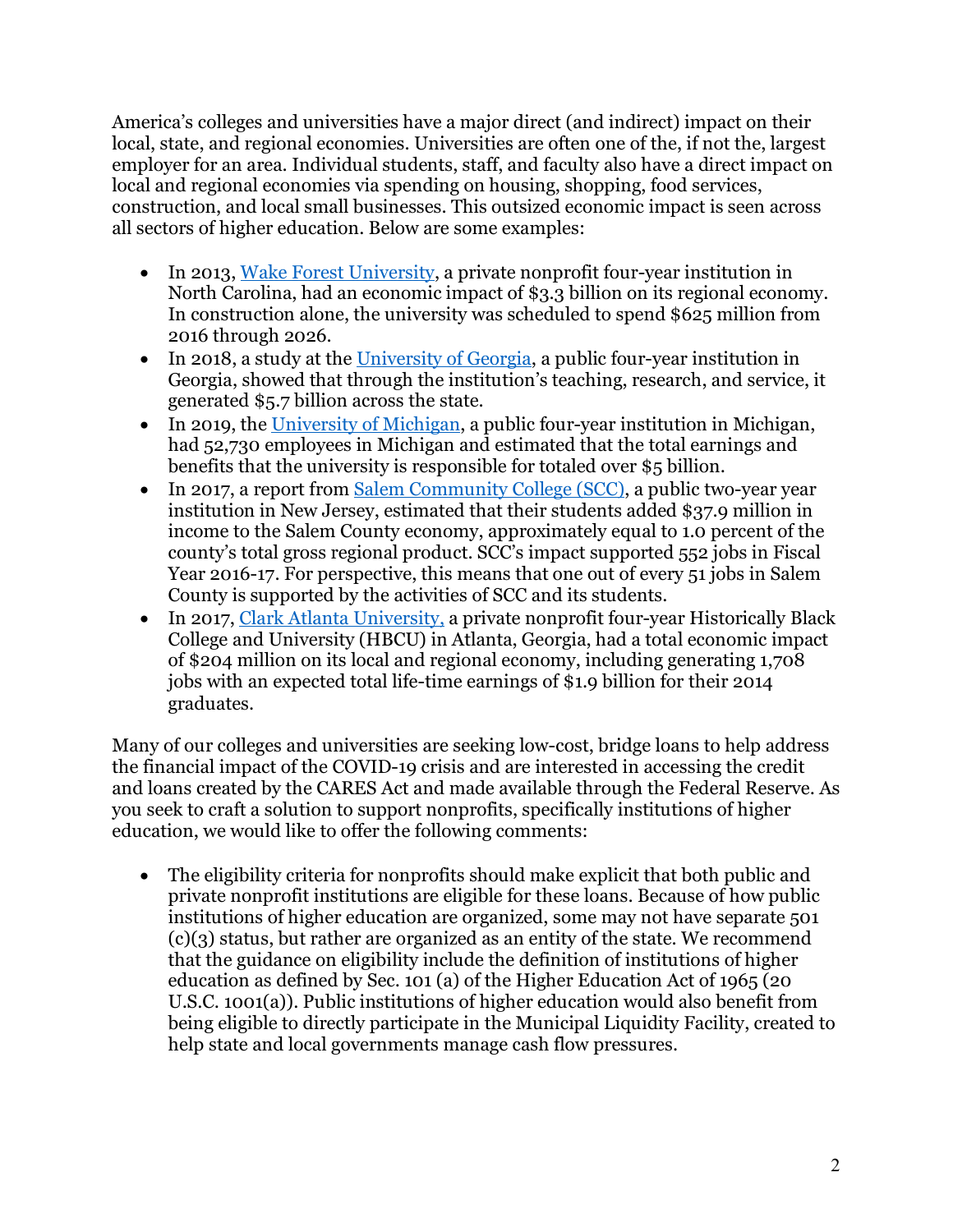- Even with the expansion to businesses with up to 15,000 employees, some of our larger nonprofit institutions or systems of higher education will not qualify under the current threshold. This includes large institutions of higher education which may be among the top five employers within their states, such as the public flagship universities or the major private research universities. We ask that nonprofits of all sizes be made eligible for these loans, regardless of the number of their employees, given the importance and direct and indirect economic impact of these institutions to their communities and regions.
- As the Fed is aware, EBITDA (Earnings Before Interest, Taxes, Depreciation, and Amortization) is not a metric that is used, or even able to be used in many cases, by nonprofits. We ask that for a new nonprofit facility, the Fed use financial covenant metrics that work for non-profits in order to measure capacity and the maximum size for the loan. Regarding creditworthiness, financial covenants should include several methods by which an institution could qualify, such as: 1) minimum liquidity; 2) fixed charge; or 3) debt service covenants (e.g., a Debt Service Coverage Ratio no greater than 1:2). No additional depository, security, or guarantees should be required.
- In addition, whenever possible the Fed should evaluate multiple years of financials given the potential biases of gauging the financial health of a nonprofit college based on a single year of financials.
- Given the challenges in using EBITDA to evaluate nonprofit organizations, we propose using a net operating metric (without donor restrictions) as the standard for determining the maximum loan eligibility. Maximum loans could be made at the same 4-6x multiplier as for private businesses.
- We believe that a facility for non-profits should offer longer deferments and repayment terms than what is currently included in the MSLP, given the financial cycle of nonprofits. For example, for colleges and universities, any enrollment declines at the start of fall 2020 will affect our institutions for at least an additional four years as that smaller class advances through their degree programs. A longer repayment period (at least 6-8 years) as well as a longer deferment period (2 years or longer) will help to ensure nonprofits are on better financial standing to make payments on these loans.
- Because nonprofit and public institutions serve as engines for regional workforce development and will play a role in their communities' long-term economic recovery, ideally, we believe the interest rate on these loans should be zero percent. In the alternative, we ask that the rates not be higher than LIBOR plus 100 basis points. This will help colleges and universities to continue to operate as an economic engine for their local and regional communities.
- We continue to ask that all student workers (not just those working in the Federal Work Study programs) be exempted from the count of employees for the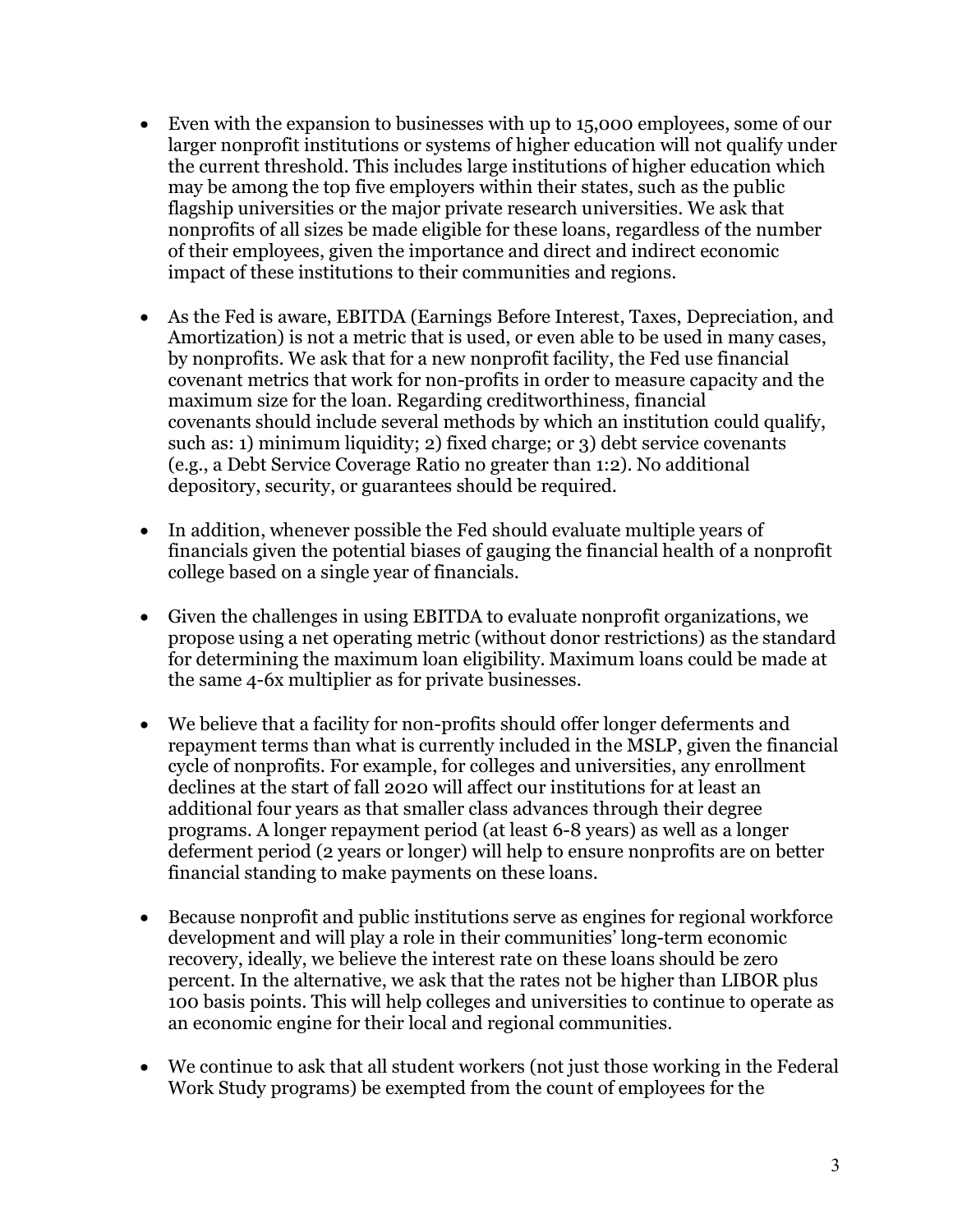purposes of eligibility for these and any future Federal Reserve and Treasury programs. Many of our institutions employ student workers across campus as a part of their overall financial support to help pay for college and provide students with work experiences while keeping them close to campus for the purposes of their education. With the majority of our campuses closed for the spring semester and transitioned to online learning, all or most of these student employees have left campuses, and therefore should not be included in the employee headcount for the purposes of eligibility.

• Further, hospital systems affiliated with universities should not be aggregated with universities for the purposes of any size cap. Both universities and their affiliated hospitals should separately be eligible to apply for funding.

Providing nonprofit colleges and universities access to low-interest loans will enable them to continue to serve as economic drivers in their local and state economies and employ millions of faculty and staff around the country. We thank you for your consideration and look forward to working with you on this and other important loan programs as the Federal Reserve responds to the COVID-19 crisis.

Sincerely,

**Elleranc** 

Ted Mitchell President

Cc: Eric S. Rosengren, President and Chief Executive Officer, Federal Reserve Bank of Boston Patrick T. Harker, President and Chief Executive Officer, Federal Reserve Bank of Philadelphia

On behalf of:

ACPA-College Student Educators International American Association of Colleges for Teacher Education American Association of Colleges of Nursing American Association of Collegiate Registrars and Admissions Officers American Association of Community Colleges American Association of State Colleges and Universities American Council on Education American Dental Education Association American Indian Higher Education Consortium Association of American Medical Colleges